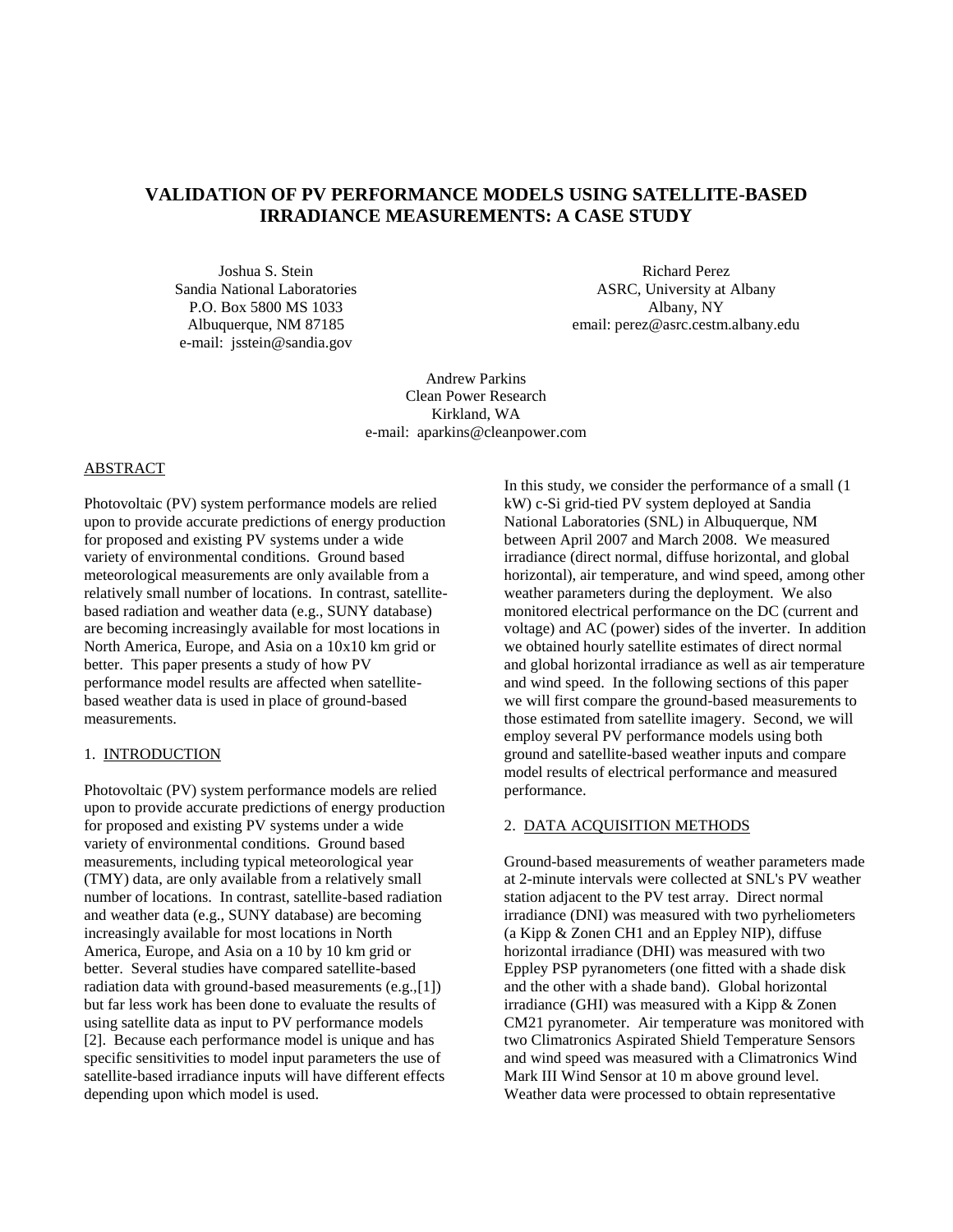hourly values consistent with the Typical Meteorological Year (TMY) model. Specifically, irradiance data was combined in order that the total amount of energy reaching the sensor during the 60 minutes preceding the hour is reported. Hourly values of temperature and wind speed are reported as average values from the period spanning 30 minutes before and after the hour. Because satellite data represents instantaneous estimates of irradiance, the average of irradiance at the present hour and one hour prior was used to estimate the total amount of energy reaching the ground during the previous hour.

Satellite-based irradiance estimates (DNI and GHI) for the same period were obtained from Clean Power Research's SolarAnywhere database for a 10x10 km area that includes the location of the PV test array. Details on how irradiance data are generated are available elsewhere (e.g., [3]). SolarAnywhere also provides instantaneous estimates of air temperature and wind speed at hourly intervals at each satellite pixel. These data are interpolated from the METAR network of ground stations (several 1000s in the US) – this worldwide network feeds aviation forecasts and the National Weather Services' real time modeling process with ongoing ground-based data. The source of these data are referred to as "satellitebased" in this paper even though they are derived from ground stations.

For several brief periods during the one-year deployment, the PV system went offline for maintenance. Weather data obtained during these periods is excluded from the comparisons and analyses described in this report. Similarly, data during the night and occasional periods when either ground or satellite measurements were missing were also excluded.

## 3. COMPARISON OF WEATHER DATA FROM GROUND AND SATELLITE SOURCES

Satellite-based estimates of radiation, temperature, and wind speed are not expected to be as accurate as groundbased measurements of these parameters for a number of reasons. First, the satellite-based estimates are indirect interpretations of data observed from space (irradiance) and widely-spaced ground stations (temperature and winds speed) and therefore are associated with all the uncertainties inherent in generalized modeling. Second, the spatial and temporal resolution of the satellite imagery is coarse when compared with our ground based measurements. The satellite-based values are calculated from snapshot images of the earth and do not distinguish differences between locations within a single pixel. These factors can cause significant deviations between satellite and ground measurements, especially during partly cloudy conditions. Figure 1 compares groundbased measurements and satellite estimates of irradiance for two days. The raw ground measurements are plotted in grey at a 1-min interval. The hourly data is averaged over a one hour window and plotted as red crosses. Satellite estimates of hourly averages are also shown as blue circles. These estimates are the average of the instantaneous satellite values on the hour and for the previous hour and plotted 9in between. It is evident from the figure that the satellite data is quite accurate during clear conditions (first half of day 1), but that the satellite estimates can deviate significantly from the hourly averages during periods of partly cloudy conditions.<br>
We Day Example Irradiance Comparison



Fig. 1. Two day example of irradiance record comparing ground measurements and satellite-based estimates.

Table 1 lists the mean and standard deviation of the residuals (difference between satellite estimates and ground measurements). Residuals for GHI are significantly smaller than for DNI. Scatter plots comparing ground and satellite-based values of GHI, DNI, air temperature, and wind speed are shown in Figure 2. The correlations between ground and satellite estimates of global horizontal irradiance and air temperature are significantly stronger ( $\mathbb{R}^2$  values of 0.92 and 0.97, respectively) than the correlations for direct normal irradiance and wind speed  $(R^2 \text{ values of } 0.78 \text{ and }$ 0.5, respectively).

It is interesting to note that the temperature and wind speed residuals appear to be sensitive to the time derivative of the "satellite" estimates for these parameters. Figure 3 shows that there is a positive correlation between the "satellite" temperature and wind speed residuals and the time derivative of these quantities. In other words, when these "satellite" values change significantly from one hour to the next, the residual tends to be higher than normal, which indicates poor agreement with groundbased measurements at these times. This correlation suggests that one characteristic of the satellite estimates is occasional hours when temperature and/or wind speed appear to change rapidly while the ground measurements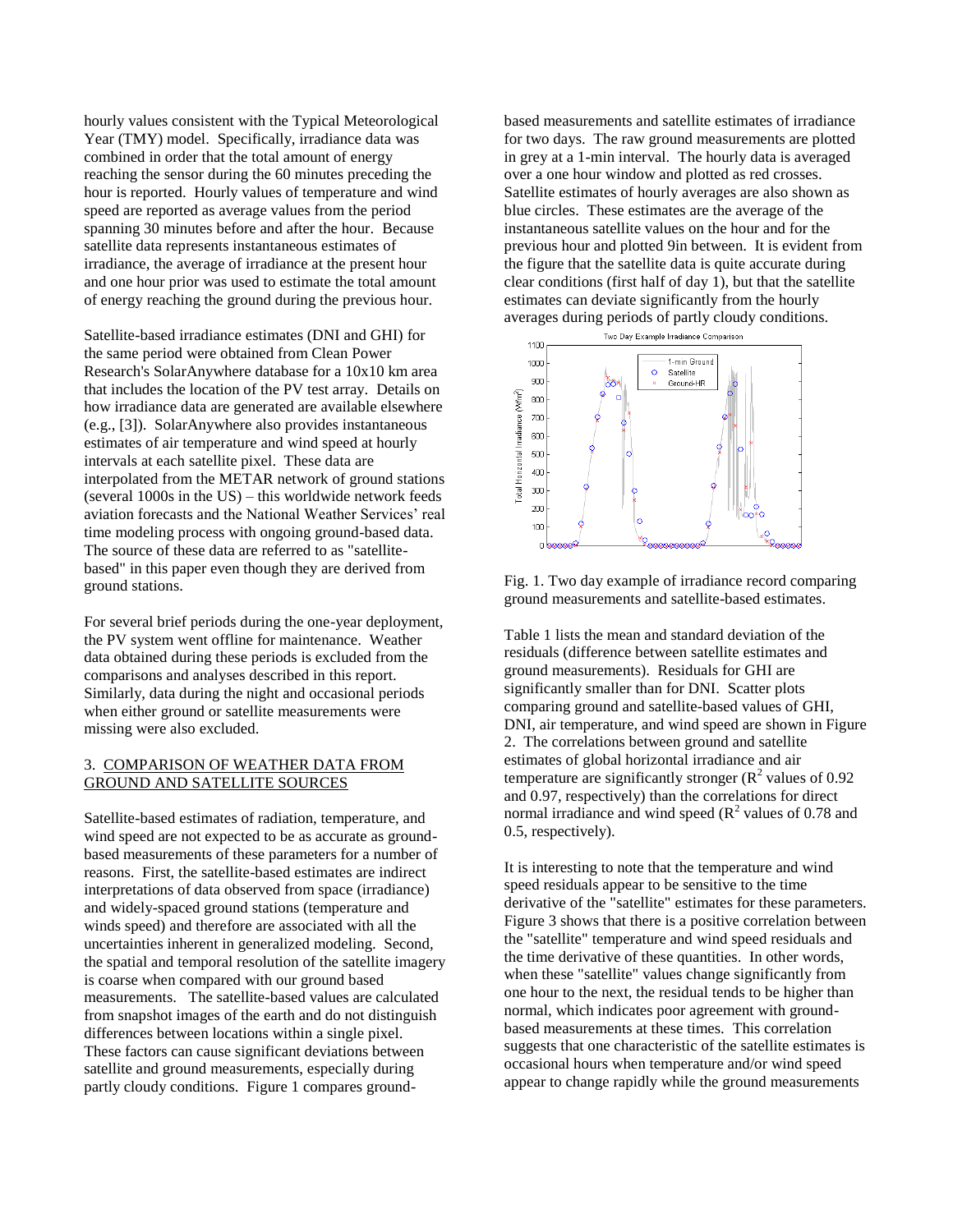do not. A similar correlation is not evident for the satellite irradiance estimates. A plausible explanation of this pattern is that the METAR data are interpolated from instantaneous measurements made every hour from a network of stations while the ground data from the SNL weather station use mean values calculated from many measurements over the hour. The difference between time averaging frequent measurements and spatial interpolation of widely-spaced hourly measurements might explain the correlation observed, especially during periods when weather fronts are passing over the area.

| TABLE 1. RESIDUAL SUMMARY STATISTICS |
|--------------------------------------|
| (WEATHER INPUTS)                     |

| Variable                  | Mean   | <b>Stdev</b> |
|---------------------------|--------|--------------|
| GHI Residual $(W/m^2)$    | 0.019  | 83.061       |
| DNI Residual $(W/m^2)$    | 17.257 | 166.452      |
| Temp Residual (deg C)     | 0.157  | 1.811        |
| Wind Speed Residual (m/s) | 0.114  | 2.183        |

## 4. SIMULATION OF PLANE OF ARRAY IRRADIANCE

Most PV performance models require as input DNI and GHI. Both weather datasets examined here included both of these components. The first step performed by the models is to calculate the plane of array (POA) irradiance. There are a number of different radiation models that have been developed for this purpose. The model by Hay and Davies [4] accounts for increased diffuse radiation near the sun (circumsolar diffuse). The model by Reindl et al. [5] added the effect of horizon brightening; in addition to the circumsolar diffuse. The model by Perez et al. [6,7] accounts for both of these components using an empirically-based method. In order to identify any effect due to the choice of radiation model, we compared POA irradiance predicted by these three radiation models to irradiance measured with a pyranometer mounted at POA. The results of this comparison indicated that at this site and during this test period there is little difference between POA radiation predicted by the models and measured by the pyranometer. The Perez model fit the measured data slightly better than either of the other two models but all performed very well ( $R^2$  values  $> 0.99$  in all cases. We will use the Perez radiation model for all subsequent calculations presented.



Fig. 2. Scatter plots of satellite vs. ground measurements of (A) global horizontal irradiance, (B) direct normal irradiance, (C) air temperature, and (D) wind speed. Lines are linear fits to the data.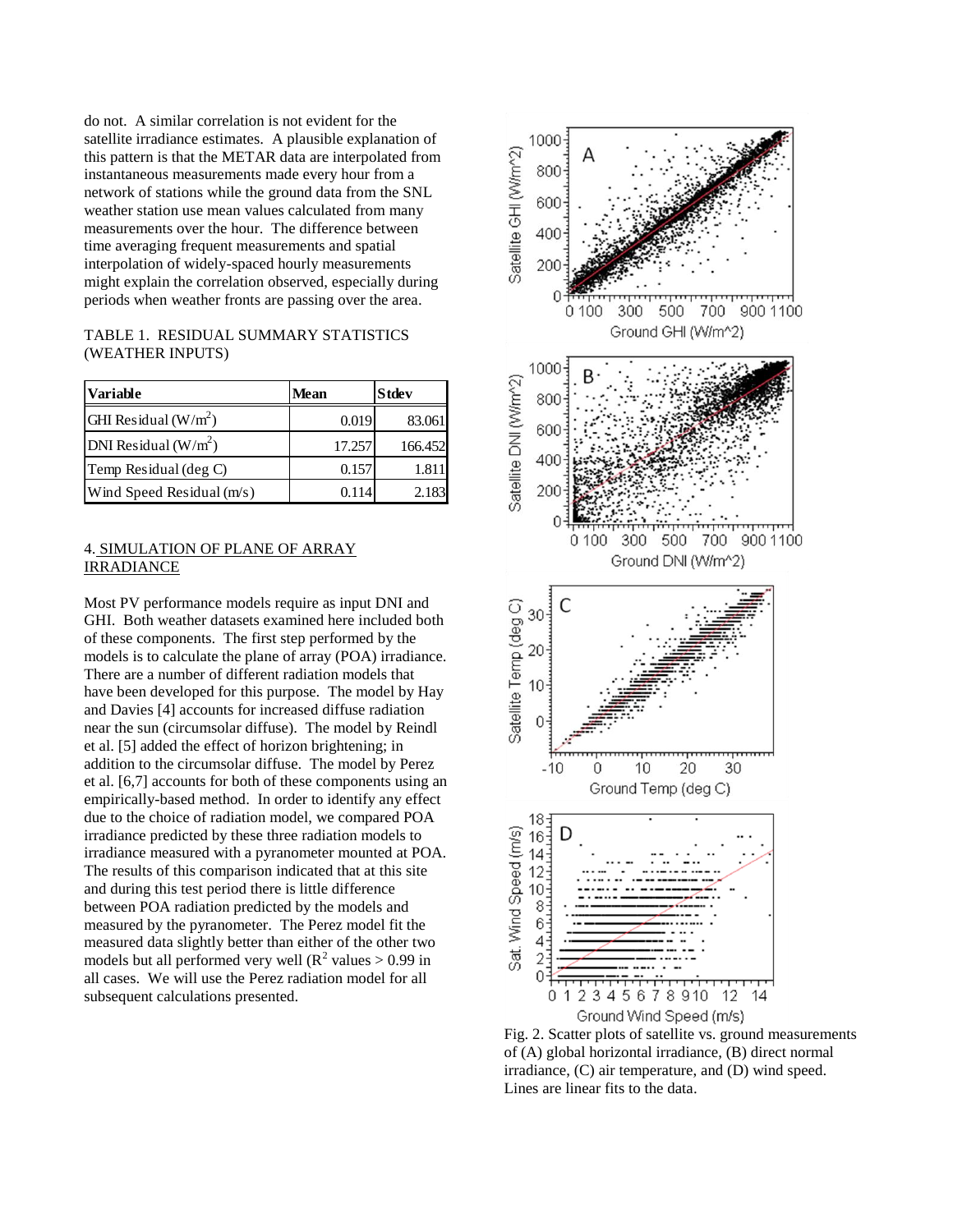

Fig. 3. Correlations between residuals and time derivatives for satellite air temperature and wind speed estimates.

#### 5. SIMULATION OF PV DC POWER OUTPUT

Two commonly used performance models were examined in this validation study. The names of the models are kept anonymous, but they were selected to represent two fundamental conceptual approaches for PV modeling. Model 1 uses an empirical fitting approach while Model 2 represents the array as an equivalent circuit with a single diode. Both models were run twice, once with groundbased weather data and once with satellite-based inputs. Other than weather inputs, all model parameters were identical between runs. Derate factors on the DC side were excluded from the analysis (no derate was assumed). This was done to compare each model's ability to translate weather to power output without including each model's unique way of handling derate factors such as soiling and resistive losses, which might have affected the comparison.

To compare measured and simulated performance, hourly values of DC power output are compared. Figure 4 presents scatter plots of modeled DC power against measured power for both models using both weather datasets. Although the scatter is greater for the simulations based on satellite data, the annual bias error is very similar between ground and satellite-based simulations for a given model. At this stage of the comparison, we can conclude that the use of satellite data as model input for this array only appears to increase the variance in the hourly values power predictions, but has little effect on the annual bias. In other words, annual energy estimates vary more from the choice of model than from the source of the weather data.

We also made comparisons of energy produced over longer periods (days and months). The results indicate that the  $R<sup>2</sup>$  values of daily output from the satellite runs are nearly identical to those shown for hourly output, but that the  $\mathbb{R}^2$  values are significantly higher for the monthly output comparisons (0.9536 for Model 1 and 0.9817 for Model 2). One reason that daily values exhibit a similar amount of scatter might be related to the position of the SNL site, which is located directly to the west of the Sandia mountain front, which rises about 5,000 ft above the eastern plain. The mountains directly affect local cloud patterns, which can vary over short spatial scales at this site, which might explain why the daily residuals vary as much as the hourly ones.

# 6. RESIDUAL ANALYSIS AND VALIDATION OF PV PERFORMANCE MODELS

Analysis of model residuals (difference between modeled and measured values) provides a useful approach for investigating differences between models. Residual analysis is based on examining the distribution and sensitivity of residuals with respect to other time-varying variables in the analysis. Table 2 lists summary statistics for the model residuals of DC power for the four model runs considered.

| Model               | Mean $(W)$ | Stdev (W) |
|---------------------|------------|-----------|
| Model 1 (Ground)    | 29.6       | 26.7      |
| Model 1(Satellite)  | 31.7       | 98.7      |
| Model 2 (Ground)    | 15.1       | 27.6      |
| Model 2 (Satellite) | 16.5       | х ч       |

## TABLE 2. RESIDUAL SUMMARY STATISTICS

The relationship between predictions of a "perfectly valid" model and measured performance should be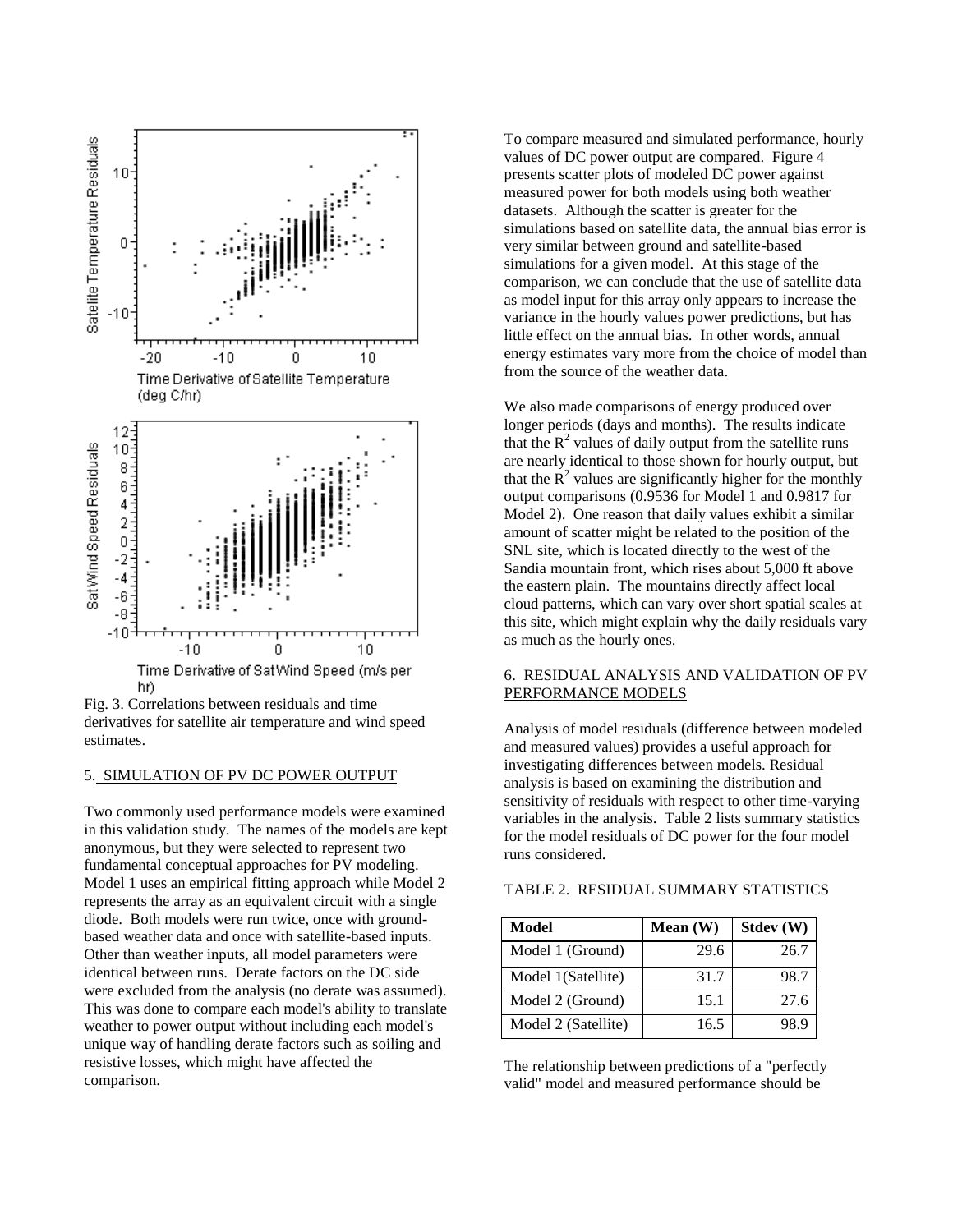"statistical" rather than deterministic. This is because models are based on mathematical functions and model parameters are derived to match mean behavior, not point-by-point behavior of the system [8]. Furthermore, all measurements (weather and performance) are characterized by uncertainties, meaning that any particular measured value is a sample from some underlying uncertainty distribution, which is often poorly defined. For these reasons, a completely valid model is one which results in residuals that are randomly distributed with respect to all variables in the analysis. Therefore, model validation can be summarized as a process of testing whether model residuals are random with respect to other simulation variables. There are a number of different approaches to testing the randomness of residuals. These are discussed in the sections below.

#### 6.1 Stepwise Regression

Stepwise regression can be applied to residuals to identify and rank simulation variables in order of their contribution to the variance in residuals. Stepwise regression is based on performing a series of linear regressions of the form:

$$
Y = b_o + \sum_{j=1}^{P} b_j X_j,
$$
 (1)

where *Y* is a vector of dependent variables and *X* is a set of *P* vectors of independent variables included in the stepwise model. The *b* coefficients in (1) can be used to develop a prediction model, if desired. In the first step, the method tests the linear regression between *Y* (in our case, model residuals) and a set of independent variables (time-varying variables in the analysis) to see which variable results in the best linear fit (highest  $R^2$ ). For the second and subsequent steps, additional independent variables are added to the regression in order of which variable provides the highest  $\mathbb{R}^2$  value for each step. This process continues until the probability (*p*) that an effect is due to chance is exceeded. For our application we are interested in the order of the *X* variables that are selected for the model and the resulting  $R^2$  values. This method is limited in that it can only identify linear trends, but if applied judiciously, it can shed light on which variables are most correlated with model residuals and help to quantify the validity of a PV performance model.

To illustrate the utility of stepwise regression for this application, we ran a stepwise analysis on the DC power residuals for the four sets of model results displayed in Fig 4 and summarized in Table 2. The independent variables included in the analysis were global horizontal irradiance (GHI), direct normal irradiance (DNI), air temperature (Temp), wind speed (WS), wind direction

(WDir), angle of incidence (AOI), and air mass (AM). For the models using satellite data, the irradiance, temperature, and wind speed data (SA\_GHIa, SA\_DNIa, SA Temp, and SA WS) were obtained from that dataset and wind direction was not included. Table 3 lists the first four parameters identified in the stepwise analysis (*p*  $= 0.05$ ).

| Model 1 (Ground)         |                 |                |        |                   |
|--------------------------|-----------------|----------------|--------|-------------------|
| Order                    | <b>Variable</b> | ${\bf R}^2$    |        | Incremental $R^2$ |
| 1                        | Temp            |                | 0.2302 | 0.2302            |
| $\mathfrak{D}$           | <b>DNI</b>      |                | 0.3143 | 0.0841            |
|                          | $3$ WS          |                | 0.3301 | 0.0158            |
| $\overline{\mathcal{L}}$ | AOI             |                | 0.3350 | 0.0049            |
| Model 1 (Satellite)      |                 |                |        |                   |
| Order                    | <b>Variable</b> | ${\bf R}^2$    |        | Incremental $R^2$ |
| 1                        | SA_Temp         |                | 0.0281 | 0.0281            |
|                          | SA DNIa         |                | 0.0573 | 0.0292            |
|                          | 3 AMa           |                | 0.0736 | 0.0163            |
| 4                        | SA WS           |                | 0.0776 | 0.0040            |
| Model 2(Ground)          |                 |                |        |                   |
|                          |                 | $\mathbb{R}^2$ |        | Incremental $R^2$ |
| Order                    | <b>Variable</b> |                |        |                   |
| 1                        | AOI             |                | 0.0886 | 0.0886            |
| $\mathfrak{D}$           | AMa             |                | 0.2115 | 0.1229            |
| 3                        | <b>GHI</b>      |                | 0.2575 | 0.0459            |
| $\overline{4}$           | DHI             |                | 0.2646 | 0.0071            |
| Model 2 (Satellite)      |                 |                |        |                   |
| Order                    | <b>Variable</b> | ${\bf R}^2$    |        | Incremental $R^2$ |
| 1                        | SA DNIa         |                | 0.0288 | 0.0288            |
| $\overline{2}$           | AMa             |                | 0.0655 | 0.0368            |
| 3                        | SA GHIa         |                | 0.0753 | 0.0098            |

TABLE 3. STEPWISE REGRESSION RESULTS

The interpretation of these results is made by examining the variables that are identified and the  $R^2$  and incremental  $R^2$  values for each step. For example, the model residuals for Model 1 (Ground) exhibit a correlation with air temperature that accounts for approximately 23% of the variance in the residuals. This correlation is illustrated graphically in Fig 5. After correcting for this effect, an additional 8% of the variance is accounted for by including a correction for DNI. It must be noted that the standard deviation of model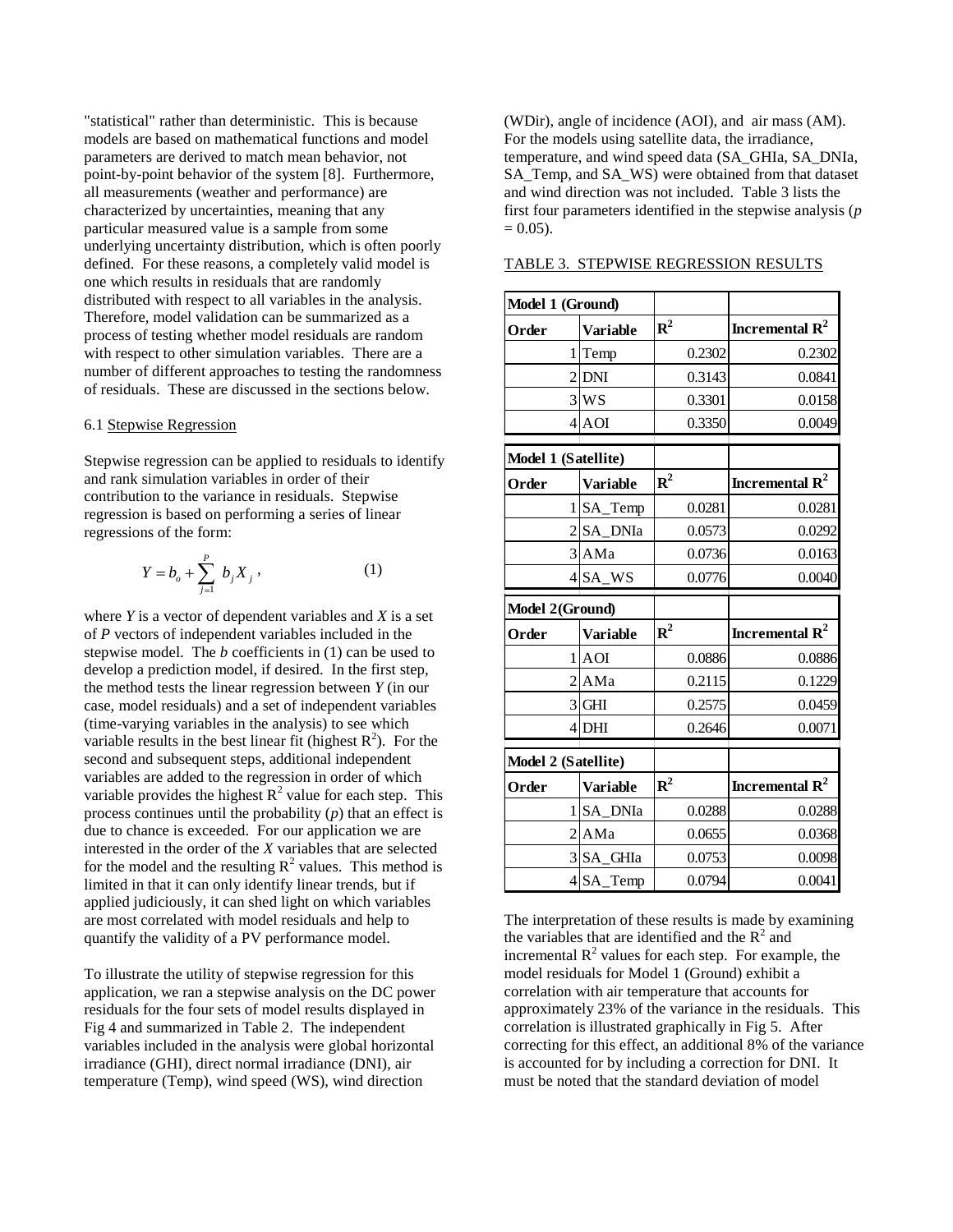

Fig. 4. Scatter plots comparing measured and modeled DC power for two models each run with ground and satellite weather data. 1:1 lines shown in red.

residuals for this model are already quite small (Table 2), so that the total 31% reduction in the variance (square of standard deviation) obtained by including corrections for these two variables would result in a change in the standard deviation for this model from 26.7 W to 22.2 W per hour. The variables listed in the next two steps account for such small reductions in variance they are not discussed here.



Fig. 5. Scatter plot of model residuals vs. ground-based air temperature for Model 1 illustrating the correlation present.

Looking at the results for Model 1 (Satellite), we see the same two variables (temperature and DNI) appear in the first two steps, each accounting for about 3% of the residual variance. The standard deviation in model residuals for the models based on satellite data is more than three times greater than it is for the ground-based models. Thus, a total 6% change in this variance results in a reduction in the standard deviation of the residuals that is of similar magnitude to that obtained for the ground-based simulation. This result suggests that results from Model 1 might be improved by adjustment to the temperature parameters used as input to the model or perhaps the use of an alternate form of the temperature correction. Additional comparisons from different arrays and sites are needed before the nature of the improvement is evident.

The results for Model 2 exhibit a pattern different from that observed for Model 1. For the ground-based model run, AOI, AM, and GHI together account for approximately 26% of the variance in model residuals. For the satellite-based runs, DNI and AM account for a total of about 7% of the variance. The appearance of AOI and AM as sensitive variables for Model 2 (Ground) runs suggests a possible complication of interpreting the stepwise regression results. These two parameters are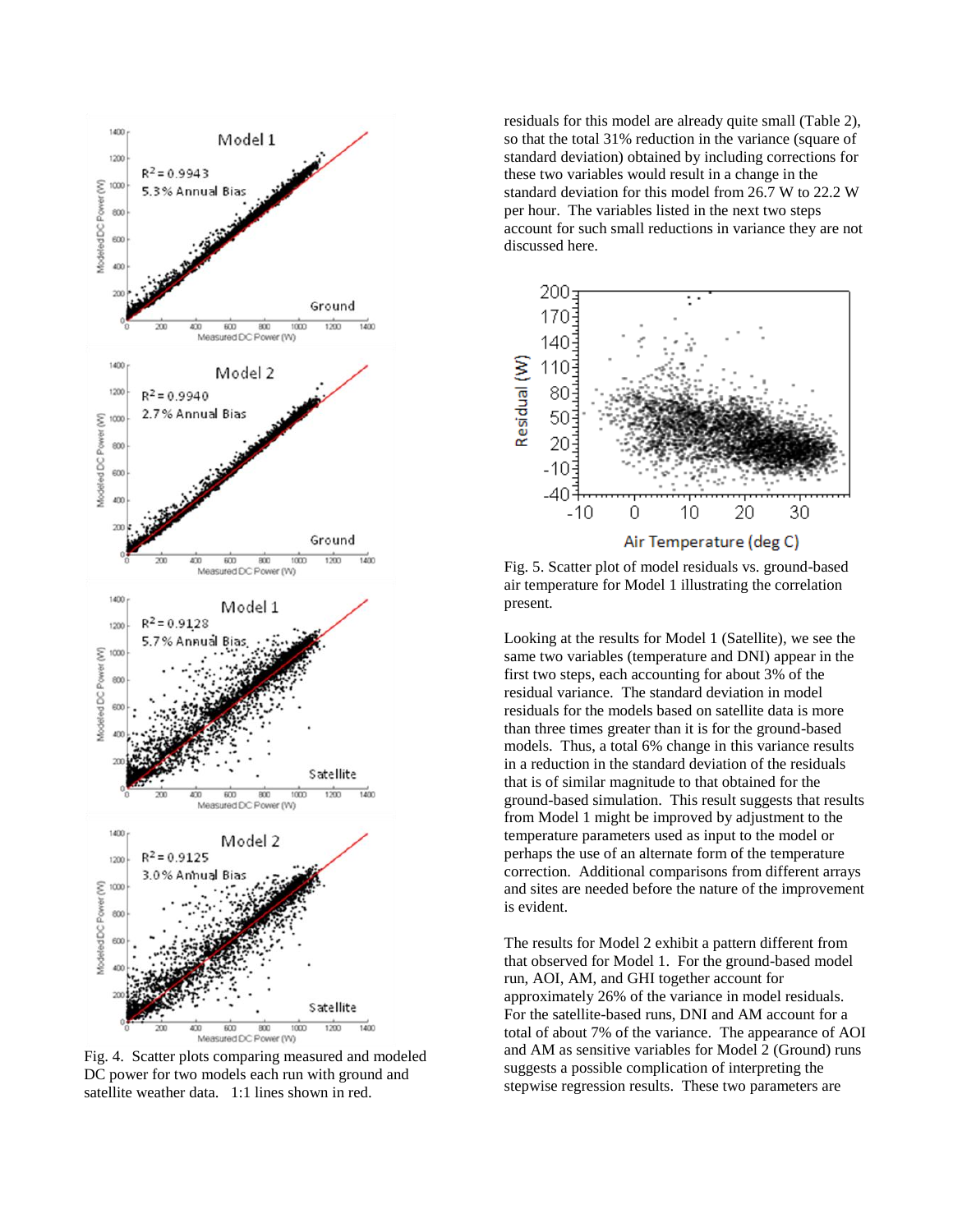functionally related and exhibit a complex but predictable relationship, which is shown in Figure 6. Although this relationship is not linear, these two variables are correlated and therefore corrections involving one of these parameters affect the sensitivity of the model to the other variable. For this reason, it is difficult to entirely separate the effects of these parameters with stepwise regression.



Fig. 6. Scatter plot of Air Mass (AM) vs. Angle of Incidence (AOI) showing complex functional relationship.

The fact that model residuals for Model 2 are sensitive to a different set of variables than Model 1 indicates differences between these models and point to areas where each of these models could be improved.

#### 6.2 Graphical Residual Analysis

One of the limitations of stepwise linear regression is that it only tests for linear relationships between the dependant and independent variables. A more general approach based on graphical methods may also be useful, especially if there are significant non-linear relationships between model residuals and input variables. One such approach is to bin residuals by the selected time-varying variable and plot mean residuals in each bin against the binned midpoint value. Figures 7 to 10 show these graphical results for four selected variables. The points show the mean residuals at each bin midpoint, while the lines in the figures represent smoothed fits to data intended to show general patterns.



Fig. 7. Plot of mean residuals as a function of air temperature.

The relationship between residuals and temperature (Figure 7) appears to be quite linear, especially for the model runs with ground-based weather. It appears that there may be a systematic error at low temperatures in the model runs made with satellite data (residual peak at temperatures near and below zero degrees C). This may reflect the complication that snow on the ground or ice in the atmosphere brings to estimating radiation.



Fig. 8. Plot of mean residuals as a function of direct normal irradiance.



Fig. 9. Plot of mean residuals as a function of global horizontal irradiance.

Figures 8 and 9 show plots of mean residuals as a function of radiation components, GHI and DNI, respectively. Both models exhibit a slight positive correlation with DNI, as was identified in stepwise results. Both models exhibit little to no correlation with GHI.